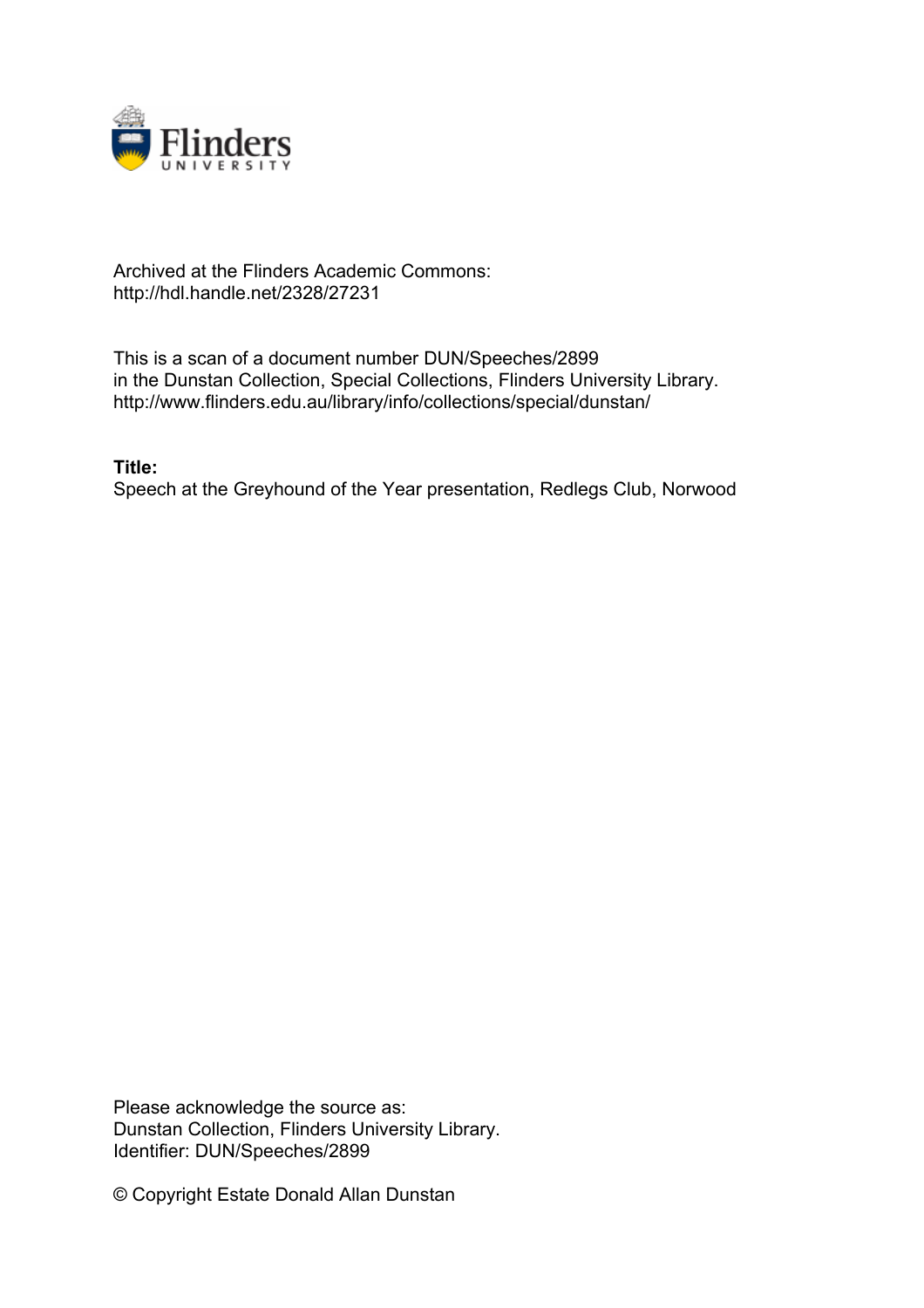2899

 $\ldots/2$ 

SPEECH BY THE PREMIER, MR. DUNSIAN, AT THE GREYHOUND OF THE YEAR PRESENTATION, REDLEGS CLUB, NORWOOD. 16:1:76

Mr. Alsop, Alderman Joseph, Mr. Rollins, Mr. Johnstone, My Parliamentary Colleagues, Ladies and Gentlemen:

Thanks very much for asking me to present your first Greyhound of the Year Award. Greyhound racing is an exciting sport, but if some of the predictions we've heard in the past few weeks about Monday come true, the meeting at Gawler will be even more exciting.

It's always a pleasure to accept an invitation from your sport, but I am especially pleased to be here tonight because this presentation shows ^clearly how greyhound racing has grown in South Australia.

It has been an outstanding development, because it is only ten years since greyhound speed racing was legalised, and less than five years since the TAB started operating on your meetings. Both those decisions were made by Labor Governments and I am very pleased that the sport has gone ahead so well.

Looking back, it seems almost laughable that greyhound racing was illegal right up until 1966. The sport was well established and very popular in almost every other state but South Australians, it seemed, could not be allowed to watch greyhounds because it would somehow disturb the community,,

Well, of course, South Australia hasn't been upset by greyhound racing. Quite the opposite in fact, because your sport has given enjoyment to the thousands of people who attend the meetings organised by the five clubs. As well, greyhound racing has allowed many people to train their own dogs and take part in the sport, which is good.

 $\mathbf{v}_{\text{max}}$ 

Greyhound racing is the one of the few sports in which someone on an average wage can take part because the costs are within his reach. That ease of participation is very important because it allows your sport to be easily accessible to the entire community.

Certainly the figures show that the community has taken to greyhounds with great enthusiasm. At the end of the financial year 1971/72, 3341 dogs were registered with your Association and 1181 trainers were active. At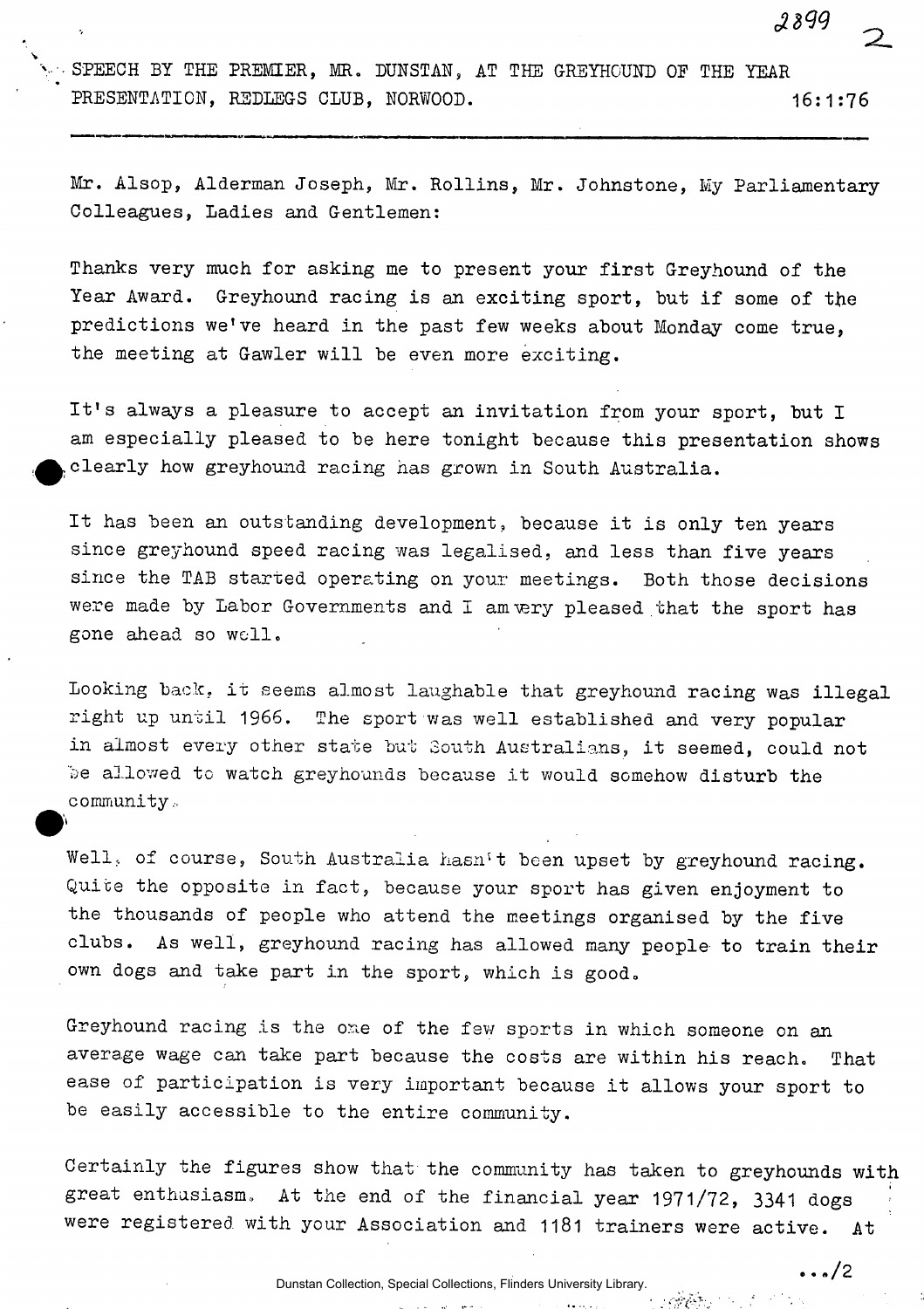•the end of the last financial year, 8576 dogs were on the NCA's books and the number of trainers had jumped to 4980, a very marked and welcome increase both from the point of view of the industry and also from the point of view of more people becoming involved in the sport they enjoy.

Of course, it may not just be the sport that has encouraged them. In that same period, prizemoney for greyhound racing jumped from \$82,746 in 1971/72 to \$308,417 last year, an agreeable incentive.

As Premier, I am very pleased that a large measure of that increase has come about because of the Government's financial commitment to the racing industry generally, and to your sport in particular.

Through both the TAB and the Racecourses Development Boards, we have made money available to meet the costs of running the three codes and for promotion and capital improvements.

Since its establishment in 1972 the Racecourses Development Board has given the clubs almost \$210,000 to improve facilities at the grounds, in the city and the country.

The TAB, since it started operating on greyhounds has provided almost \$770,000 for your sport, beginning with about \$40,000 in 1971 to \$266,000 last year. To a large part that very marked increase has been caused by the growth of the industry since the TAB started operating, but that growth has now reached a plateau and the percentage of TAB turnover from greyhounds has levelled out at around 13 per cent. The advantage of the TAB formula for your sport is that you will still receive an increasing amount each year as total turnover rises, even if the greyhound component in percentage terms remains fairly steady.

Those figures mean that the Government, through the TAB and the Rgcecourscs Board has channelled almost one million dollars to the greyhound industry in the last four years, and that greyhound racing will be able to expand further because it is supported by a favorable financial, arrangement which allows you to share in the growth of the entire industry.

Let me say here that while the Government has been pleased to help your industry, the very rapid growth of greyhound racing in this state could not have come about without the dedication and enthusiasm of the officials of your clubs who have put so much of their time and energy into the sport because they want others to enjoy it.

 $-2$ 

Dunstan Collection, Special Collections, Flinders University Library.

.../3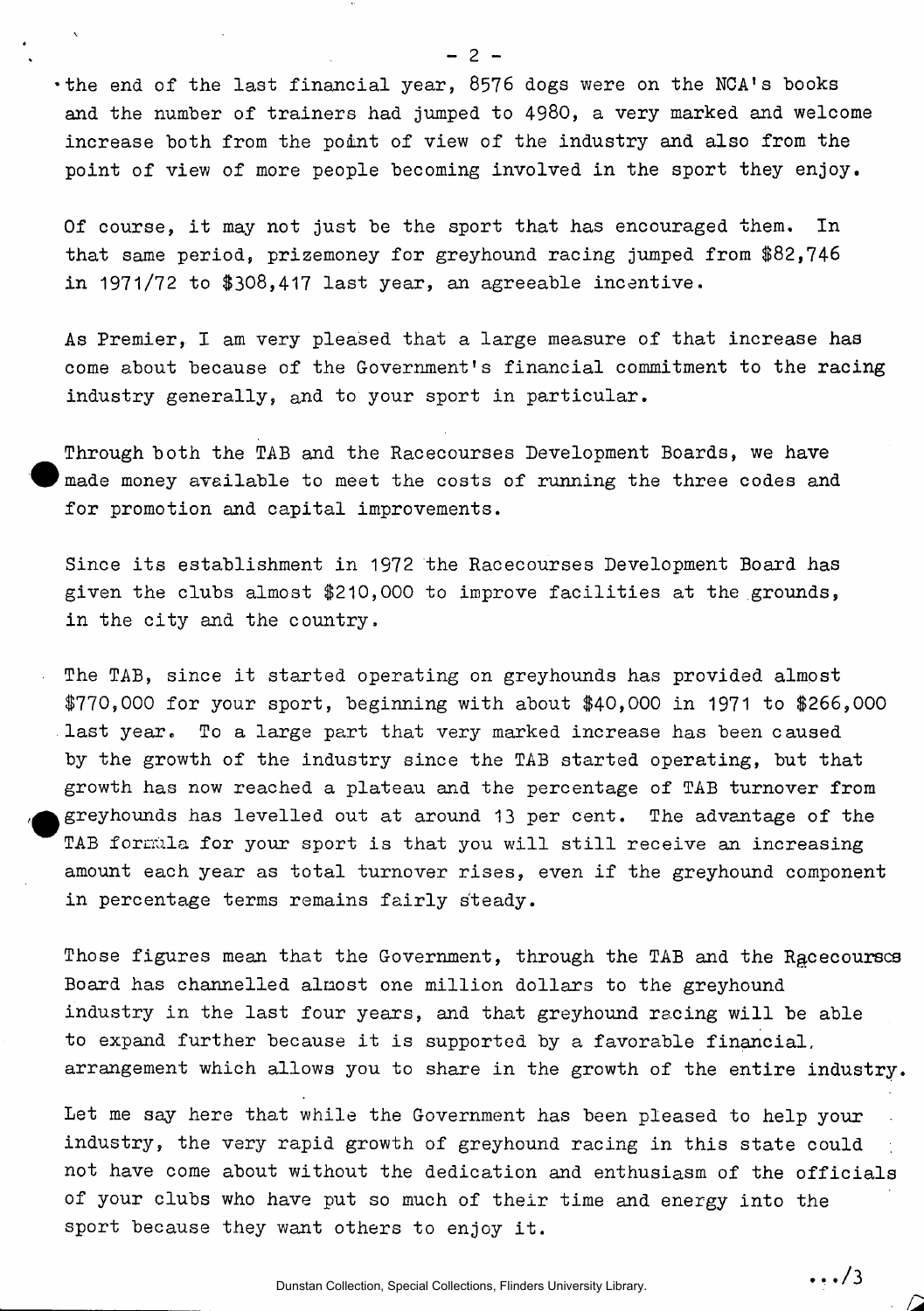The value of their work cannot be under-estimated, and particularly the officials of the country clubs deserve special recognition for their achievements. The amenities available to the people in the country are often, of necessity, not equal to those enjoyed by the city dweller and it has been one of the Government's objectives to try to lift the standard of community facilities in the country. In the case of the greyhound industry, the officials of the country clubs have performed a service not only for the clubs but for their cities as well.

The Government wants to encourage the racing industry to develop and I am sure the new Racing Act, which will be introduced in Parliament later this year, will further that aim.

While I know there are still a few matters to be resolved regarding your code, I am sure both the industry and the public agree that a single Racing Act is preferable to the previous fragmented approach.

The Racing Act will, provide the basis for an expansion in the number and frequency of race meetings.

The new Act has been drafted only after extensive discussions with the three codes in the Racing Industry and I am confident that its introduction will bring considerable benifit to your industry.

For greyhound racing, the new Act will lead to an even better standard of racing and better facilities for the spectators and punters. I am sure the racing journalists who will choose the Greyhound of the Year in the future will have an increasingly difficult task each year.

But to get back to the present, and the announcement which we have been waiting for, I have much pleasure in announcing the Greyhound of the Year.

Dunstan Collection, Special Collections, Flinders University Library.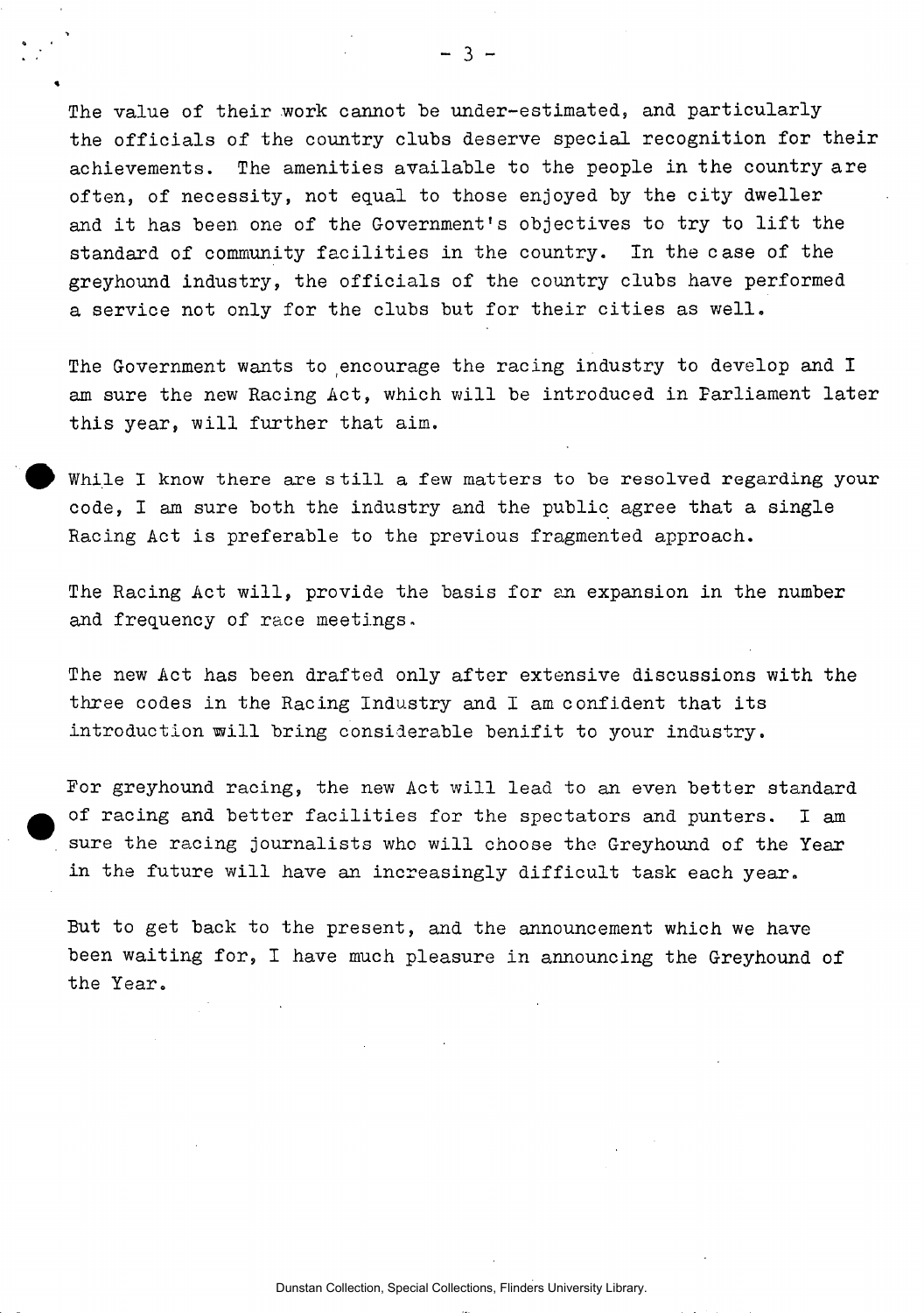SPEECH BY THE PREMIER, MR. DUNSTAN, AT THE GREYHOUND OE THE YEAR PRESENTATION, REDLEGS CLUB, NORWOOD. 16:1:76

Mr. Alsop, Alderman Joseph, Mr. Rollins, Mr. Johnstone, My Parliamentary Colleagues, Ladies and Gentlemen:

Thanks very much for asking me to present your first Greyhound of the Year Award. Greyhound racing is an exciting sport, but if some of the predictions we've heard in the past few weeks about Monday come true, the meeting at Gawler will be even more exciting.

It's always a pleasure to accept an invitation from your sport, but I am especially pleased to be here tonight because this presentation shows clearly how greyhound racing has grown in South Australia.

It has been an outstanding development, because it is only ten years since greyhound speed racing was legalised, and less than five years since the TAB started operating on your meetings. Both those decisions were made by Labor Governments and I amvery pleased that the sport has gone ahead so well.

Looking back, it seems almost laughable that greyhound racing was illegal right up until 1966. The sport was well established and very popular in almost every other state but South Australians, it seemed, could not be allowed to watch greyhounds because it would somehow disturb the community,

Well, of course, South Australia hasn't been upset by greyhound racing. Quite the opposite in fact, because your sport has given enjoyment to the thousands of people who attend the meetings organised by the five clubs. As well, greyhound racing has allowed many people to train their own dogs and take part in the sport, which is good.

Greyhound racing is the one of the few sports in which someone cn an average wage can take part because the costs are within his reach. That ease of participation is very important because it allows your sport to be easily accessible to the entire community.

Certainly the figures show that the community has taken to greyhounds with great enthusiasm, At the end of the financial year 1971/72, 3341 dogs were registered with your Association and 1181 trainers were active. At

> Dunstan Collection, Special Collections, Flinders University Library. $\mathcal{L}_{\mathbf{r}}^{\mathbf{r}}$

 $\cdots$  o/2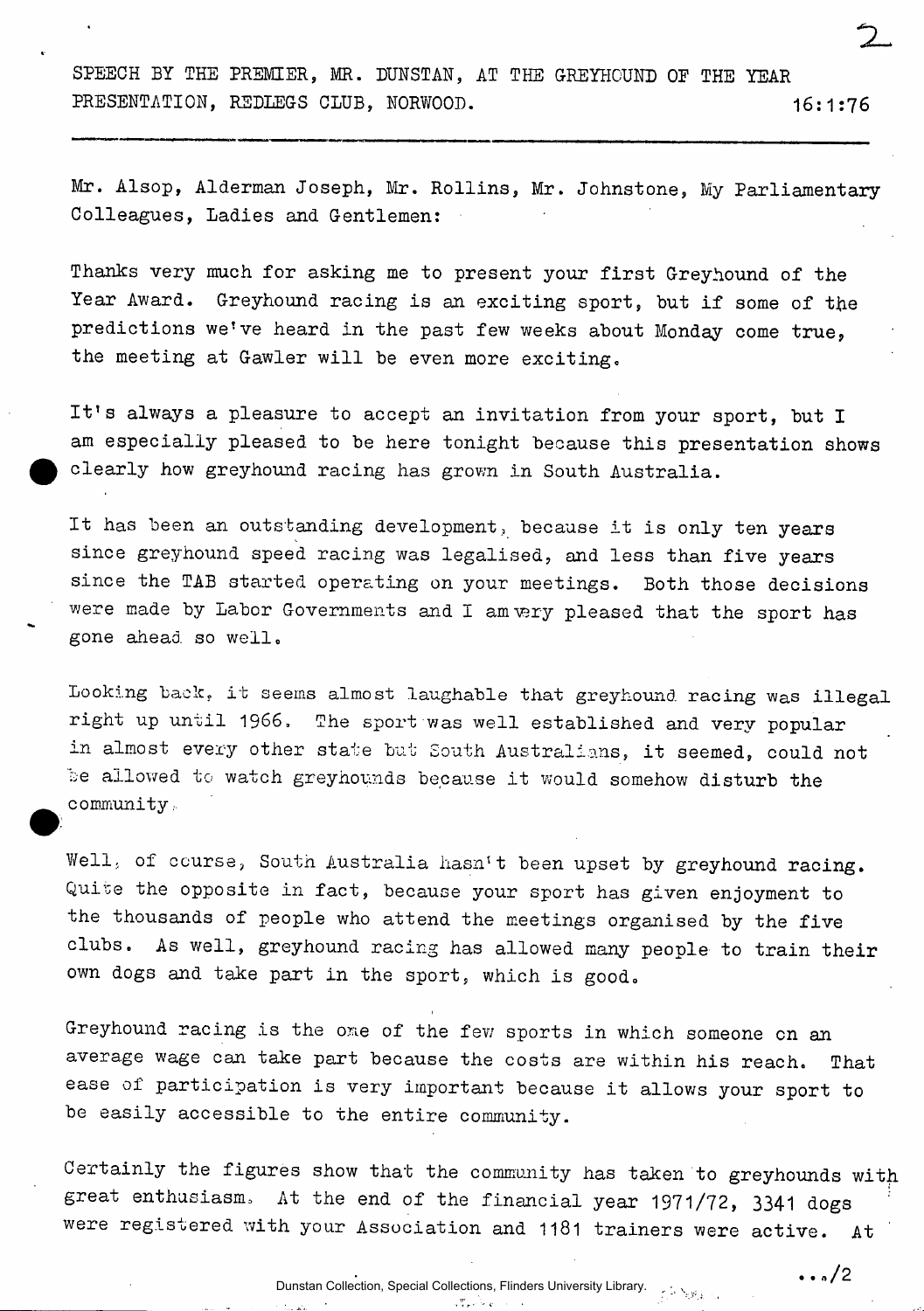the end of the last financial year, 8576 dogs were on the NCA's books and the number of trainers had jumped to 4980, a very marked and welcome increase both from the point of view of the industry and also from the point of view of more people becoming involved in the sport they enjoy.

Of course, it may not just be the sport that has encouraged them. In that same period, prizemoney for greyhound racing jumped from \$82,746 in 1971/72 to \$308,417 last year, an agreeable incentive.

As Premier, I am very pleased that a large measure of that increase has come about because of the Government's financial commitment to the racing industry generally, and to your sport in particular.

Through both the TAB and the Racecourses Development Boards, we have  $m$  made money available to meet the costs of running the three codes and for promotion and capital improvements.

Since its establishment in 1972 the Racecourses Development Board has given the clubs almost \$210,000 to improve facilities at the grounds, in the city and the country.

The TAB, since it started operating on greyhounds has provided almost \$770,000 for your sport, beginning with about \$40,000 in 1971 to \$266,000 last year. To a large part that very marked increase has been caused by the growth of the industry since the TAB started operating, but that growth has now reached a plateau and the percentage of TAB turnover from greyhounds has levelled out at around 13 per cent. The advantage of the TAB formula for your sport is that you will still receive an increasing amount each year as total turnover rises, even if the greyhound component in percentage terms remains fairly steady.

Those figures mean that the Government, through the TAB and the Racecourscs Board has channelled almost one million dollars to the greyhound industry in the last four years, and that greyhound racing will be able to expand further because it is supported by a favorable financial arrangement which allows you to share in the growth of the entire industry.

Let me say here that while the Government has been pleased to help your industry, the very rapid growth of greyhound racing in this state could not have come about without the dedication and enthusiasm of the officials of your clubs who have put so much of their time and energy into the sport because they want others to enjoy it.

- 2 -

Dunstan Collection, Special Collections, Flinders University Library.

.../3